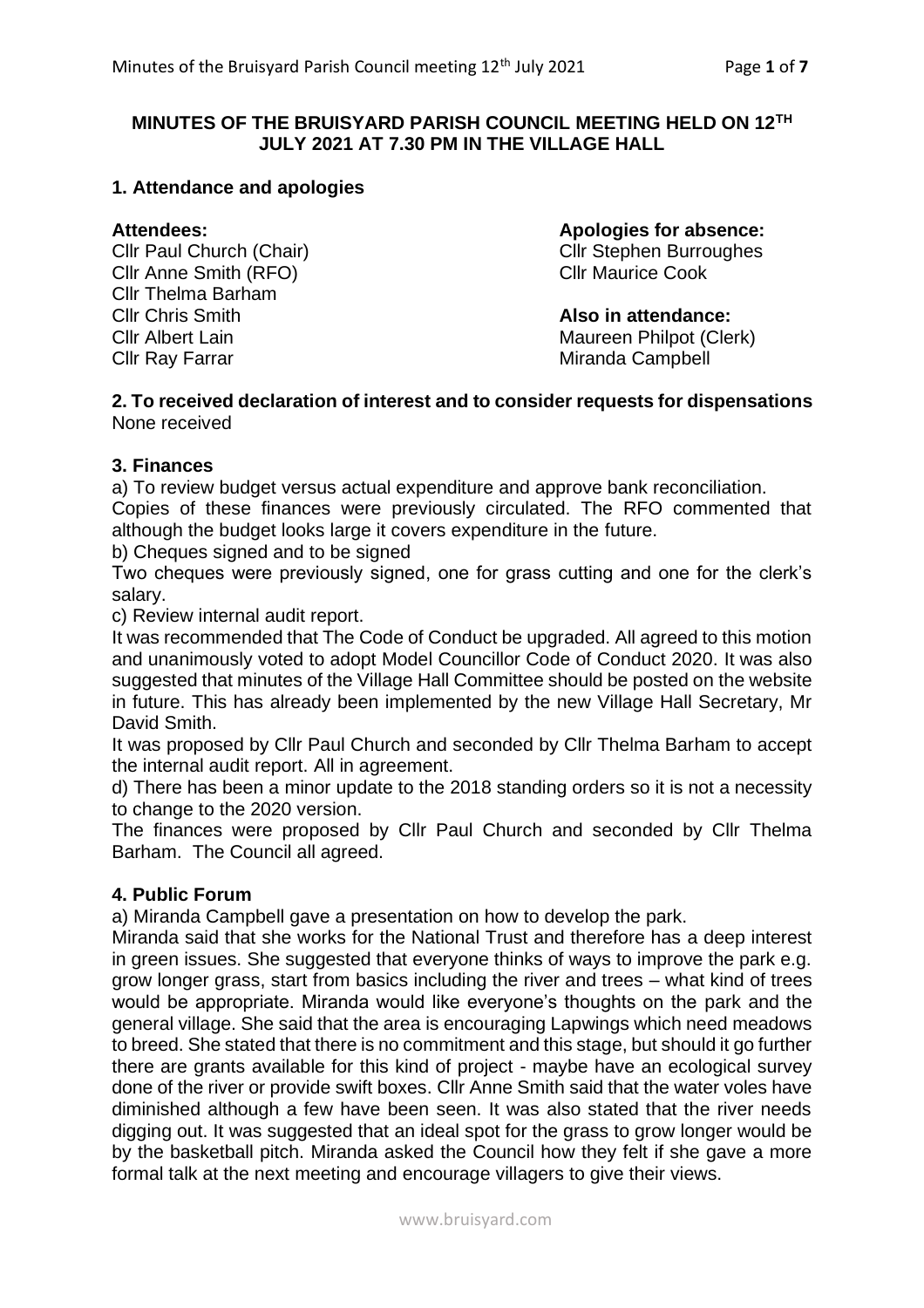The Council thanked Miranda for attending the meeting and giving her talk.

b) Miranda was the only public in attendance.

c) No report was received from Cllr Stephen Burroughes.

d) The report from Cllr Maurice Cook had been previously circulated.

# **5. Minutes of the previous meeting**

a) To approve the minutes of the Annual Parish Council Meeting held on Monday 17<sup>th</sup> May 2021. (These had been previously adjusted)

b) No matters were arising.

The minutes were approved as a true and accurate record and proposed by Cllr Anne Smith and seconded by Cllr Paul Church.

# **6. Footpaths**

An e-mail from Ben Heather asked if there was a footpath warden. The answer was in the negative. At the moment there are no footpath wardens in the area, the nearest is in Worlingworth. Ben's project involves fitting plaques to footpath fingerposts that will probably allow a smartphone to link to the Discover Suffolk website for more information. Cllr Anne Smith informed the meeting that a map of footpaths that actually go through Bruisyard is now on the website.

It was suggested that Cllr Ray Farrar becomes the Bruisyard Footpath Warden. This was proposed by Cllr Paul Church and seconded by Cllr Anne Smith.

# **7. Village Signs**

The Chairman said that East Suffolk Council will not pay for replacing lost or damaged village road signs. It was suggested that Bruisyard Parish Council will need to approach their local County Councillor for help for funds. It was suggested that there should be more signs for the playground. The Council decided that they need to enquire how much a village road sign would cost and then they would approach Cllr Maurice Cook for a grant.

# **8. Village Hall**

Cllr Anne Smith said that the heating and ventilation systems are being serviced in preparation to reopening the Village Hall fully. The air source heat pump has been serviced and reset, it should now be more efficient. The heat exchange system is being serviced next week. The emergency lighting has been overhauled and is now up to legal standard. There will be new LED lighting installed throughout the Village Hall and it was also stated that 3 out of 4 sensors installed in the toilets were not working so these have been put back to being operated by the switch. The fire doors will be changed for larger access and a push pad operation. As yet nothing has been done about the cesspool. Cllr Anne Smith has been chasing up the planning office to see whether the Parish Council needed planning permission for a new patio. Cllr Maurice Cook got involved and the Planning department informed Cllr Anne Smith that planning permission was not needed for this application. We thank Cllr Maurice Cook for his intervention. The Council will need to agree a design for the patio and then obtain three quotes from builders. The new patio will measure a total of 87 sq. mtrs. This will measure 6m x 13m plus a pathway to meet the concrete at the other end by the kitchen door.

# **9. Correspondence**

No correspondence has been received.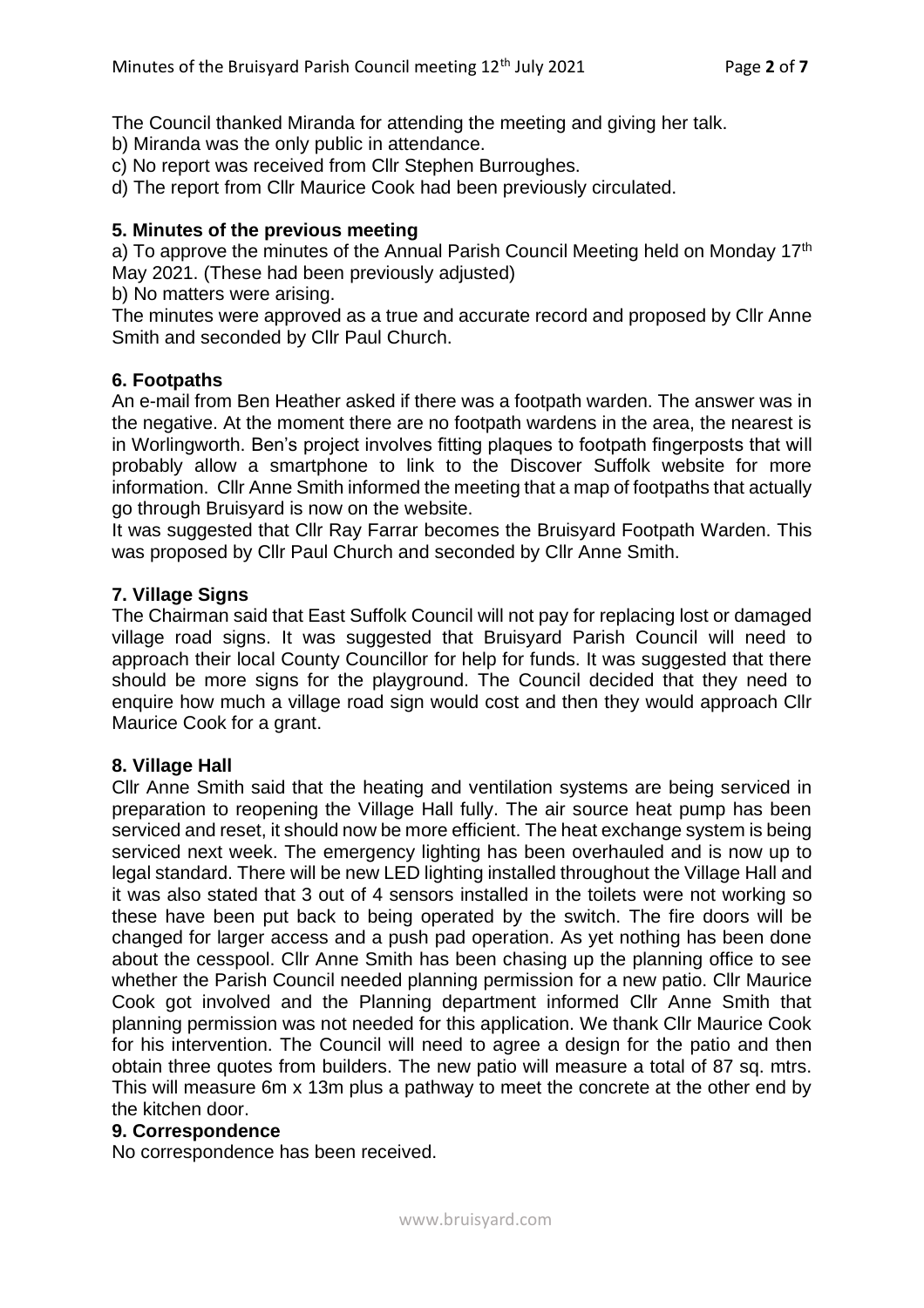# **10. Questions to the Chair**

There were no questions to the Chair,

### **11. To confirm the next meeting of the Bruisyard Parish Council as Monday 13th September 2021 at 7.30 pm in the Village Hall.** This was confirmed.

There being no other business the Chairman closed the meeting at 8.25 pm.

Signed by the Chairman on 13 Sept 2021

Dit

Maureen Philpot (Clerk) [clerk@bruisyard.com](mailto:clerk@bruisyard.com)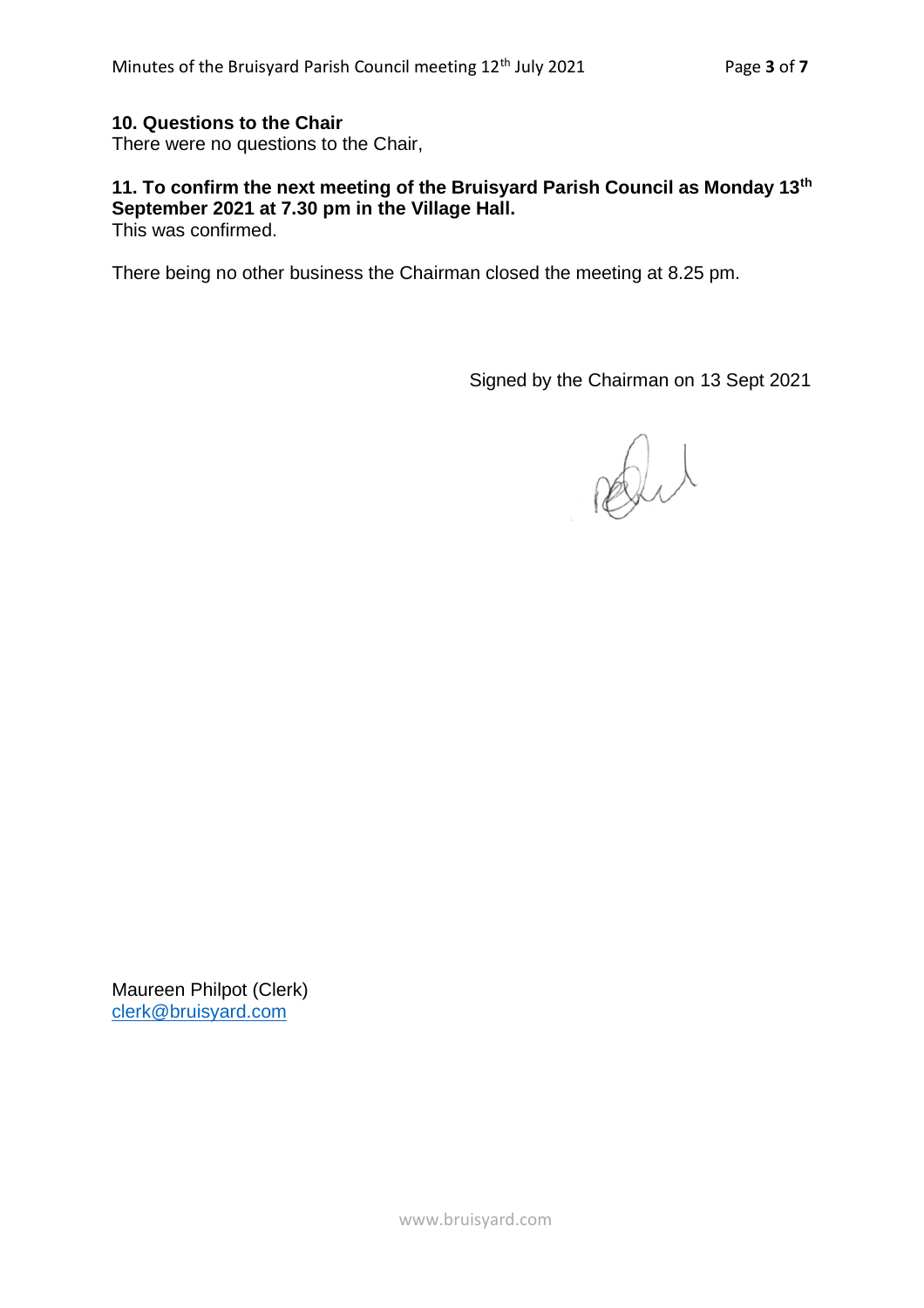|                          | <b>BRUISYARD PARISH COUNCIL</b>                                   |               |  |
|--------------------------|-------------------------------------------------------------------|---------------|--|
| (Last)                   | <b>Summary Receipts and Payments Account</b>                      | (Current)     |  |
| Year ended               | For the Year Ended 31st March 2022                                | Year to       |  |
| 31st March 2021          |                                                                   | 8th July 2021 |  |
| £                        | <b>Receipts</b>                                                   | £             |  |
| 2,900.00                 | Precept                                                           | 2,900.00      |  |
|                          | Agency Services/CFM                                               |               |  |
|                          | Loans/Capital Receipts                                            |               |  |
|                          | Grants                                                            |               |  |
| 20,708.00                | Village Hall grants                                               | 8,000.00      |  |
| 730.08                   | <b>Other Receipts</b>                                             | 688.97        |  |
| 1,293.02                 | <b>VAT</b>                                                        | 1,578.49      |  |
| 25,631.10                | <b>Total Receipts</b>                                             | 13,167.46     |  |
|                          |                                                                   |               |  |
|                          | <b>Payments</b>                                                   |               |  |
| 109.52                   | <b>General Administration</b>                                     | 29.00         |  |
| 528.32                   | Staff costs                                                       | 132.08        |  |
| -                        | S.137 Payments (excluding grants to Village Hall)                 |               |  |
| $\overline{\phantom{0}}$ | S.145 Payments                                                    |               |  |
| ÷,                       | Loans/Capital spending                                            |               |  |
| 952.47                   | Agency/Professional Services                                      | 162.54        |  |
|                          | Parish Council Committee payments                                 |               |  |
| 5,805.53                 | Village Hall running costs                                        | 1,992.69      |  |
| 3,596.72                 | Other Payments                                                    | 370.00        |  |
| 1,578.49                 | <b>VAT</b>                                                        | 411.24        |  |
| 12,571.05                | <b>Total Payments</b>                                             | 3,097.55      |  |
|                          |                                                                   |               |  |
|                          | <b>BRUISYARD PARISH COUNCIL</b>                                   |               |  |
|                          | <b>Receipts and Payments Summary</b>                              |               |  |
| (Last)                   |                                                                   | (Current)     |  |
| Year ended               |                                                                   | Year to       |  |
| 31st March 2021          |                                                                   | 8th July 2021 |  |
| £                        |                                                                   | £             |  |
| 14,773.59                | Balance brought forward                                           | 27,833.64     |  |
| 25,631.10                | <b>Add Total Receipts</b>                                         | 13,167.46     |  |
| 40,404.69                |                                                                   | 41,001.10     |  |
| 12,571.05                | <b>Less Total Payments</b>                                        | 3,097.55      |  |
| 27,833.64                | Net bank and cash box balance                                     | 37,903.55     |  |
| 508.58                   | Unpresented PC cheques at 8 July 2021                             | 132.08        |  |
|                          | Unpresented VH cheques at 8 July 2021                             |               |  |
| 142.50                   | Less uncleared transfer to Village Hall at 8 July 2021            |               |  |
| 28,199.72                | Reconciled to bank accounts and cash box at 8 July 2021           | 38,035.63     |  |
|                          |                                                                   |               |  |
|                          | Bank accounts and cash box at 8 Juky 2021:                        |               |  |
| 485.27                   | Barclays Premium Business Account No.40779474                     | 485.28        |  |
| 1,971.19                 | Barclays Community Account No.70212008                            | 4,719.23      |  |
|                          | Parish Council petty cash                                         |               |  |
| 25,743.26                | Barclays Bank Village Hall account No. 23713326 (restricted fund) | 32,831.12     |  |
|                          | Village Hall cash box (restricted fund)                           |               |  |
| 28,199.72                |                                                                   | 38,035.63     |  |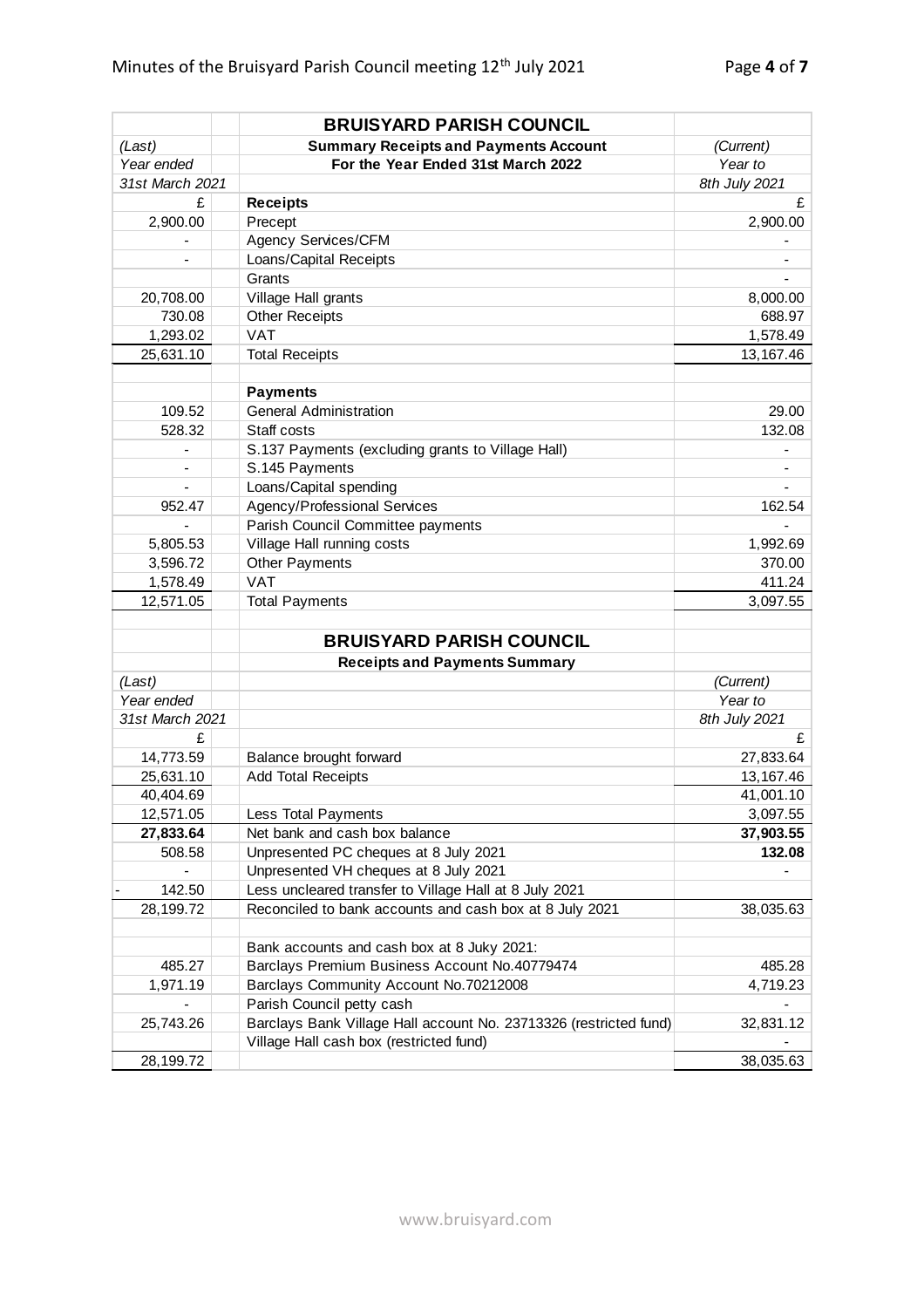# **Bank reconciliation at 8 July 2021**

| Balance per bank statements as at 8 July 2021                                             |                                              |  |          |                |           |           |  |
|-------------------------------------------------------------------------------------------|----------------------------------------------|--|----------|----------------|-----------|-----------|--|
|                                                                                           |                                              |  |          |                |           |           |  |
| <b>Account</b>                                                                            |                                              |  |          | <b>Acct No</b> | £         | £         |  |
| <b>Barclays PC Community Account</b>                                                      |                                              |  | 70212008 | 4,719.23       |           |           |  |
| Barclays PC Business Premium Account                                                      |                                              |  | 40779474 | 485.28         |           |           |  |
| <b>Barclays VH Current Account</b>                                                        |                                              |  | 23713326 | 32,831.12      |           |           |  |
| Parish Council petty cash                                                                 |                                              |  |          |                |           |           |  |
|                                                                                           | Village Hall cash box                        |  |          |                |           |           |  |
|                                                                                           |                                              |  |          |                |           | 38,035.63 |  |
|                                                                                           |                                              |  |          |                |           |           |  |
|                                                                                           | Less any un-presented cheques at 8 July 2021 |  |          |                |           |           |  |
| <b>Total Parish Council cheques</b>                                                       |                                              |  | 132.08   |                |           |           |  |
| <b>Total Village Hall cheques</b>                                                         |                                              |  |          |                |           |           |  |
|                                                                                           |                                              |  |          |                |           | 132.08    |  |
|                                                                                           |                                              |  |          |                |           |           |  |
|                                                                                           |                                              |  |          |                |           |           |  |
| Net bank and cash box balances as at 8 July 2021                                          |                                              |  |          |                | 37,903.55 |           |  |
|                                                                                           |                                              |  |          |                |           |           |  |
| The net balances reconcile to the Receipts and Payments account for the year, as follows: |                                              |  |          |                |           |           |  |
|                                                                                           |                                              |  |          |                |           |           |  |
| Total funds at start of year                                                              |                                              |  |          | 27,833.64      |           |           |  |
| Add: Receipts in the year                                                                 |                                              |  |          | 13,167.46      |           |           |  |
| Less: Payments in the year                                                                |                                              |  |          | 3,097.55       |           |           |  |
|                                                                                           |                                              |  |          |                |           | 37,903.55 |  |

# **Parish Council (excluding Village Hall) receipts and payments 13 May 2021 to 8 July 2021**

#### **Receipts**

#### None

#### **Payments**

| 17/05/2021 SALC |                            | Agency Srvcs   | Cheaue | 100607 | 143.54 |
|-----------------|----------------------------|----------------|--------|--------|--------|
| 17/05/2021 SALC |                            | Agency Srvcs   | Cheaue | 100608 | 22.80  |
|                 | 15/06/2021 Kindlewood      | Other payments | Cheaue | 100609 | 96.00  |
|                 | 29/06/2021 Maureen Philpot | Staff costs    | Cheaue | 100610 | 132.08 |
|                 | 07/07/2021 Kindlewood      | Other payments | Cheaue | 100611 | 96.00  |

# Expected liabilities

None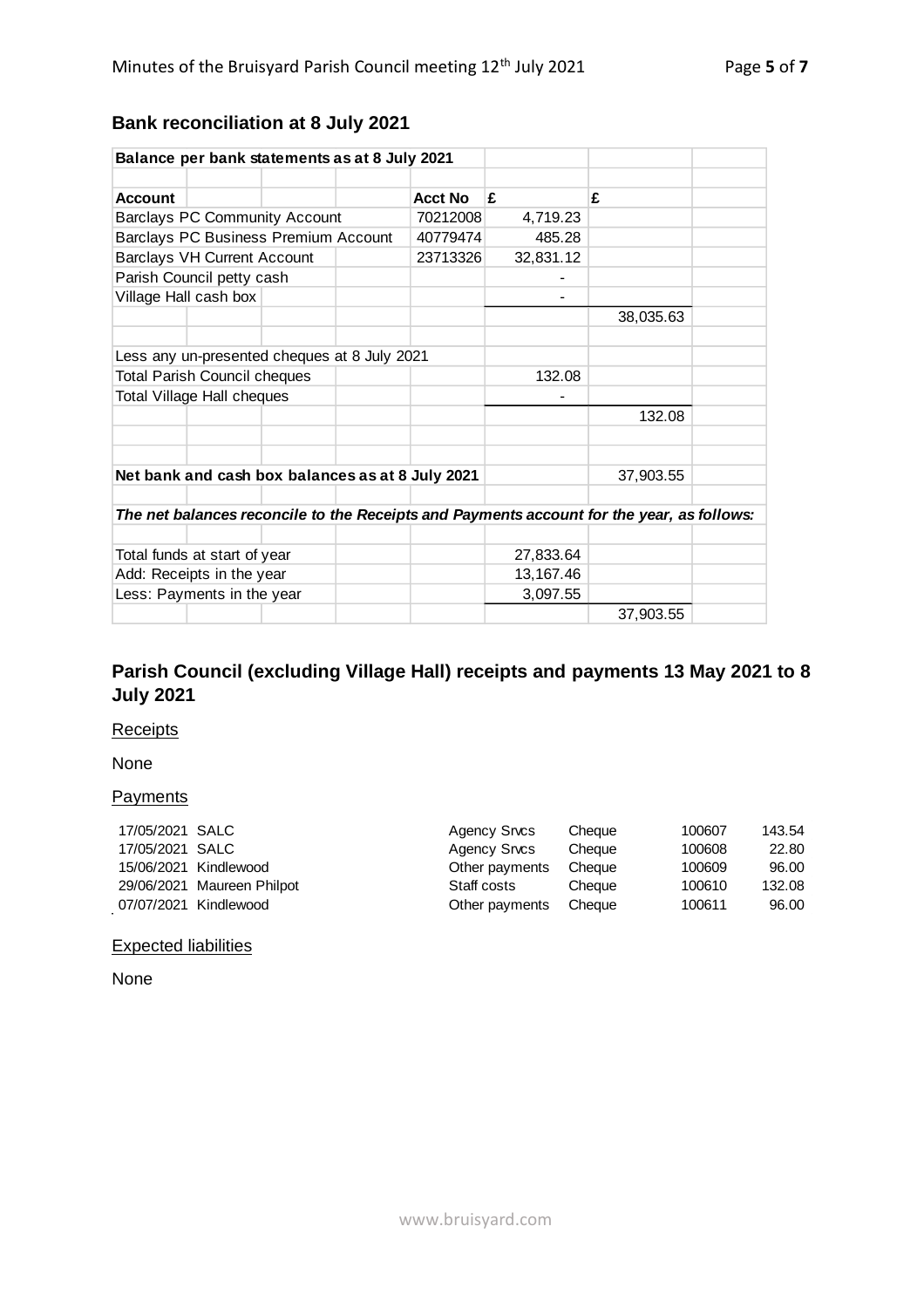# **Bruisyard Parish Council Precept - Budget vs Expenditure 2021-22 (1 Apr 2021 to 8 July 2021)**



Actual spend to date vs annual budget by category

#### Cumulative actual spend to date vs budget